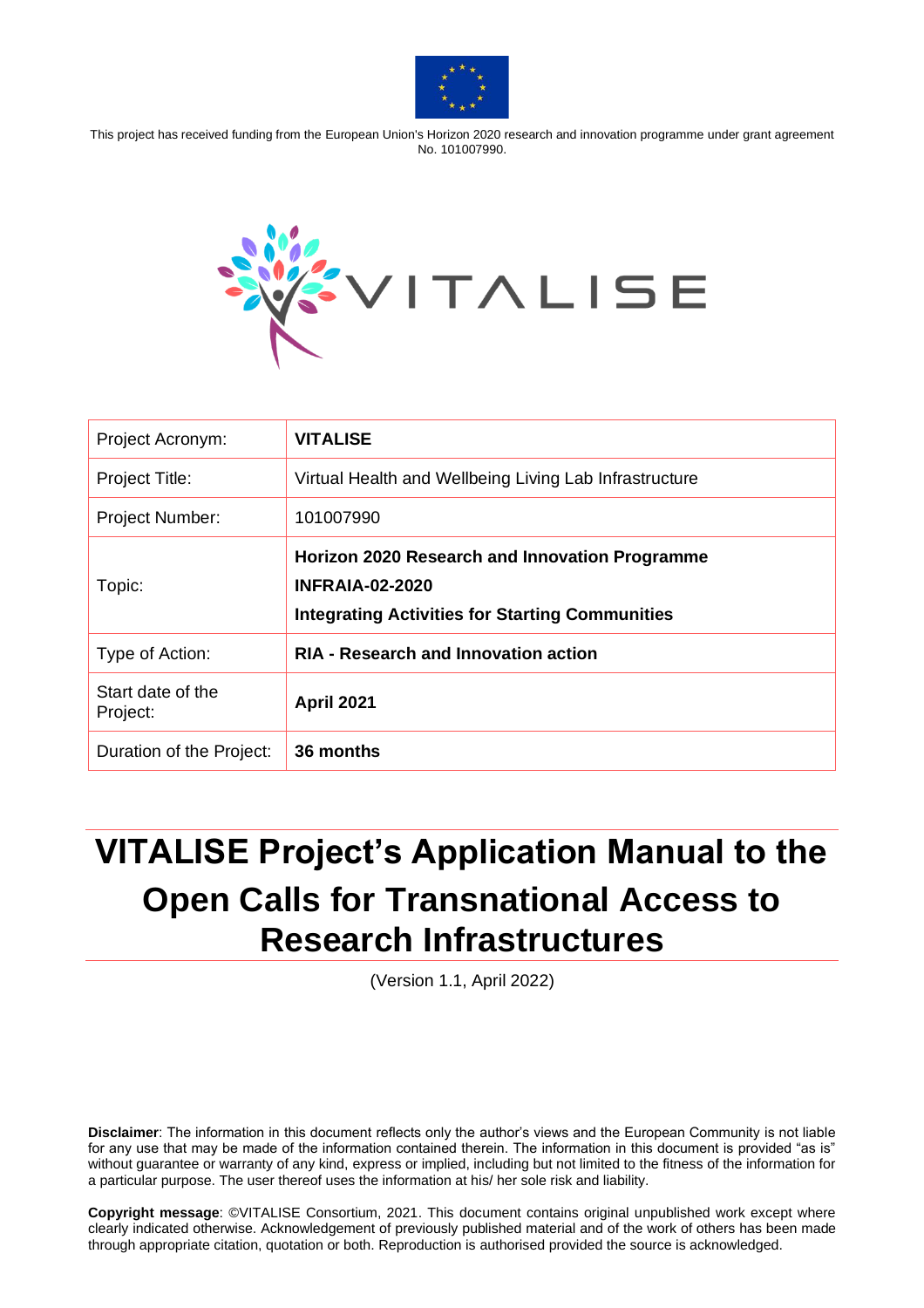## <span id="page-1-0"></span>**Table of Contents**

| 1              |            |  |
|----------------|------------|--|
| 2              |            |  |
| 3              |            |  |
| $\overline{4}$ |            |  |
|                | 4.1        |  |
|                | 4.2<br>4.3 |  |
| 5              |            |  |
| 6              |            |  |
| $\overline{7}$ |            |  |
|                | 7.1        |  |
|                | 7.2<br>7.3 |  |
| 8              |            |  |
|                |            |  |
|                | 8.1<br>8.2 |  |
|                | 8.3        |  |
| 9              |            |  |
| 10             |            |  |
| 11             |            |  |
| 12             |            |  |
|                |            |  |

## <span id="page-1-1"></span>**List of Figures**

## <span id="page-1-2"></span>**List of Tables**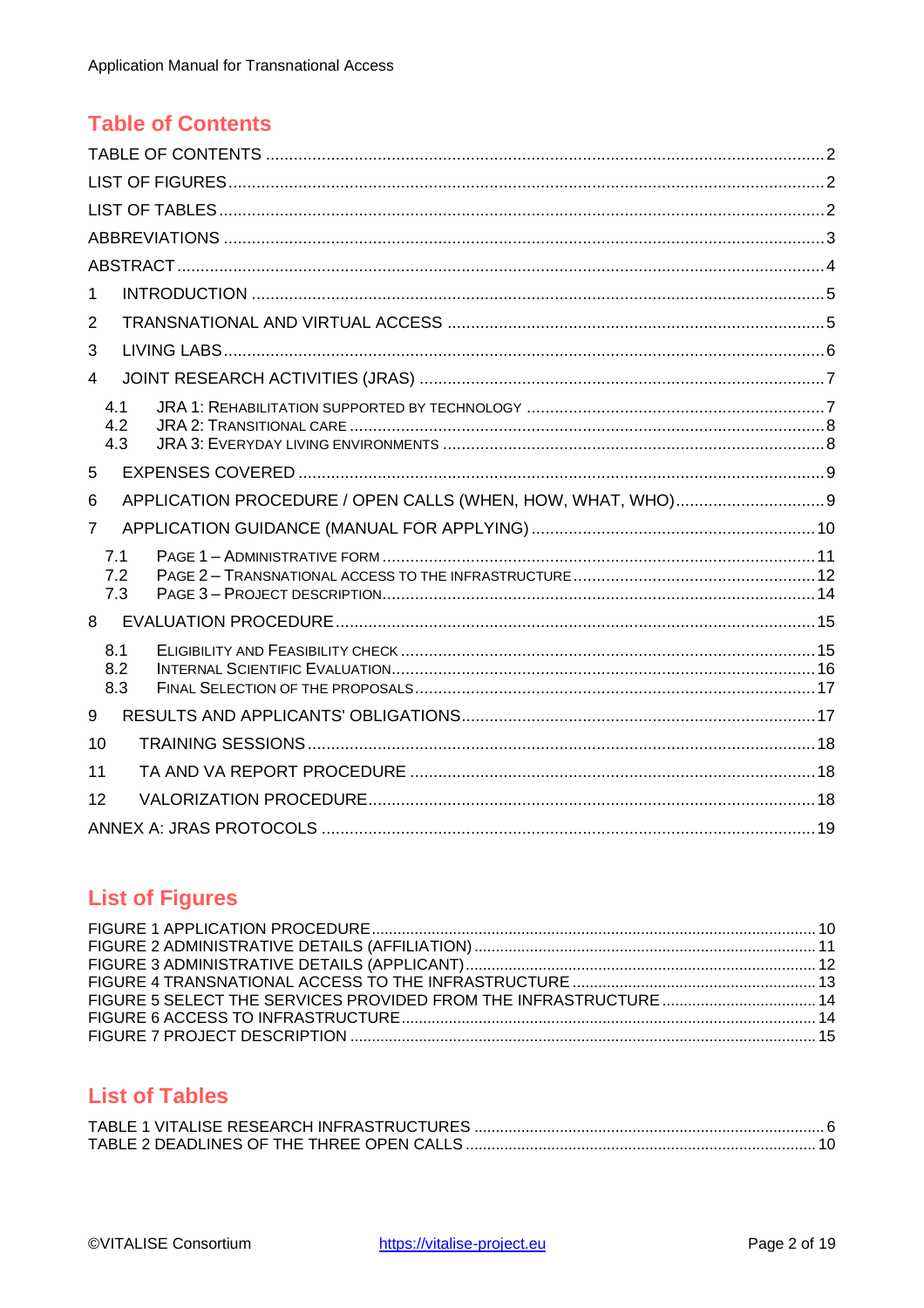## <span id="page-2-0"></span>**Abbreviations**

| EC        | European Commission                             |
|-----------|-------------------------------------------------|
| EU        | European Union                                  |
| GA        | <b>Grant Agreement</b>                          |
| H2020     | Horizon 2020 Program of the European Commission |
| <b>WP</b> | Work Package                                    |

## **Revision history**

|                |             | <b>Revision history</b> |                                                                                                                                      |
|----------------|-------------|-------------------------|--------------------------------------------------------------------------------------------------------------------------------------|
| <b>Version</b> | <b>Date</b> | <b>Modified by</b>      | <b>Comments</b>                                                                                                                      |
| 1.0            | 02.03.2022  | <b>SIT</b>              | Initial version                                                                                                                      |
| 1.1            | 19.04.2022  | <b>SIT</b>              | 5 Expenses covered<br>$\bullet$<br>8.1 Eligibility and<br>$\bullet$<br>Feasibility check<br>• 8.3 Final Selection of the<br>proposal |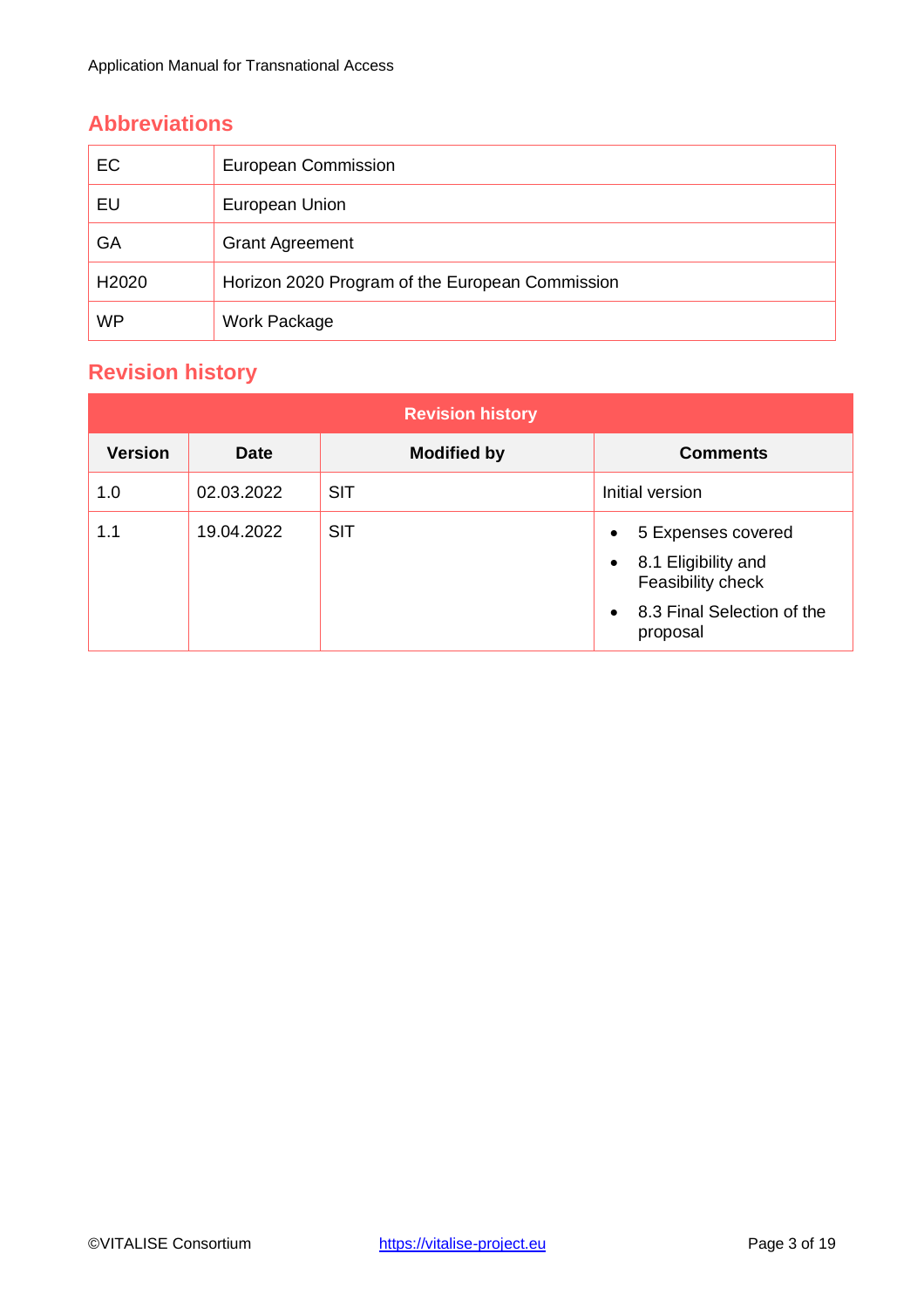#### <span id="page-3-0"></span>**Abstract**

This manual aims to assist potential applicants through the submission process for the Horizon 2020 VITALISE Project'[s](https://vitalise-project.eu/transnational-access-to-research-infrastructures/) [Open Calls for Transnational Access](https://vitalise-project.eu/transnational-access-to-research-infrastructures/) to the project's participating [Research](https://vitalise-project.eu/living-labs/) [Infrastructures.](https://vitalise-project.eu/living-labs/) This document has been designed to act as the primary source of information, superseding any information found elsewhere.

If after reading this document there were any questions regarding the application process, please refer in the first place to the list of frequently asked questions (FAQs) on [vitalise](https://vitalise-project.eu/faqs-transnational-access-to-research-infrastructures/)[project.eu/faqstransnational-access-to-research-infrastructures.](https://vitalise-project.eu/faqs-transnational-access-to-research-infrastructures/) If your inquiry was not available on the FAQ sections, please submit your query at **info@vitalise-project.eu**.

Before the submission of the application, make sure you have read the latest version of this manual (current version 1.1).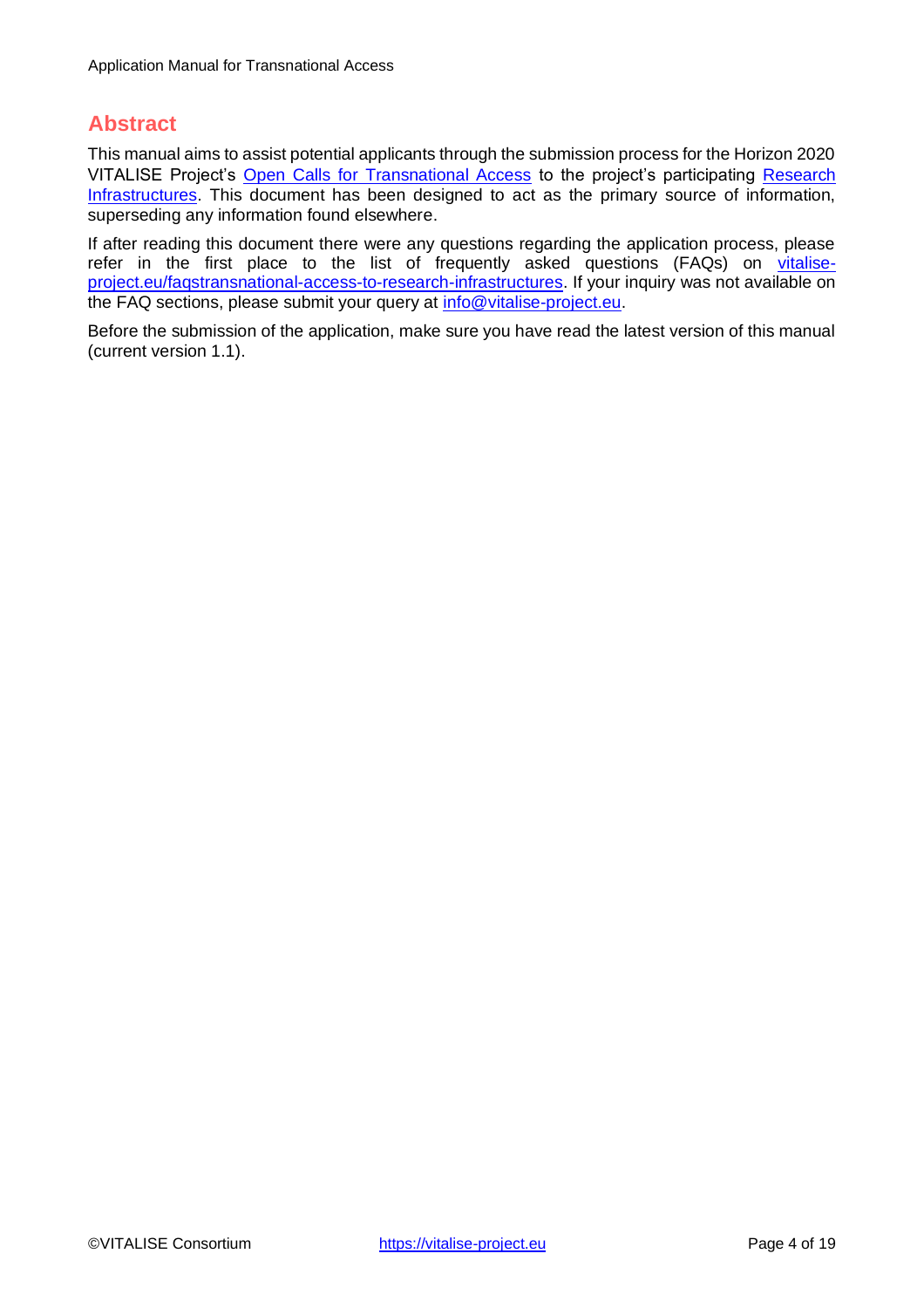## <span id="page-4-0"></span>**1 Introduction**

Researchers need convenient access to Health and Wellbeing Living Lab infrastructures and procedures, as well as policies that foster innovative, person-centred research. The Health and Wellbeing research community has invested a great deal of effort in creating Living Labs to conduct research and innovation projects, Unfortunately, many of these have a lifecycle limited to the project's duration, due to less-than-optimal use of time and resources and the lack of a harmonization framework for their provided services, which restrain the exploitation potential of research results from local communities.

To address these challenges, VITALISE interlinks three major living lab networks in Europe:

- ENoLL, with 130 living lab members around the world, 41% of which are in the health and wellbeing domain;
- EIT Health Living Labs, composed of 56 active Living Labs and an additional 37 that are in the process of joining, all of them in the health and wellbeing domain;
- Forum LLSA comprised of 38 members, all of which in the health and wellbeing domain.

By bringing together these three (3) networks, VITALISE interconnects the majority of Living Labs across Europe, to cover all European geographical areas and all the spectrum of the Health and Wellbeing domain. The aim is to open up living lab infrastructures as a means to facilitate and promote research activities in the health and wellbeing domain in Europe and beyond by enabling in-person Transnational Access to seventeen (17) living lab research infrastructures and supporting remote digital access to datasets (Virtual Access) of rehabilitation, transitional care and everyday life activities through harmonized processes and common tools. To achieve these objectives, three (3) Open Calls will be launched to fully exploit the VITALISE infrastructure by attracting external researchers throughout Europe. Given the multidisciplinary character of the Health and Wellbeing domain, several different profiles of academia or industrial researchers, students, entrepreneurs or even other Living Lab practitioners are encouraged to participate. The project will also develop training methods towards the wider understanding and valorisation of Living Lab methodologies in the research community.

#### <span id="page-4-1"></span>**2 Transnational and Virtual Access**

VITALISE project provides access to infrastructures in the Health and Wellbeing domain through 3 Open Calls. Access will be provided according to either one of the following modalities:

- **Transnational access (TA)**: teams of one or more researchers (up to 5 researchers in total) will have the opportunity to propose and conduct research studies in one of the available infrastructures. The TA is planned to be **fully in-person**, **partially remote** (i.e., a period inperson and a period of remote access to the infrastructure's facilities) or **fully remote**. During the in-person TA the researchers will benefit of a financial support for travel subsistence and daily allowance, while there will be no refund during the remote period (more detail about the expenses covered in paragraph 5). For each Infrastructure there is an estimated access of 30 days (unit of access) for each project (up to 5 researchers). Visiting researchers will be supported by the Research Infrastructures Leader (RIL), that will help in panel management activities, as well as by a Living Lab facilitator, who will help engaging the local communities in native language whenever local stakeholders' involvement is needed. Per unit access we include the preparatory work and the on-site support.
- **Virtual Access (VA)**: single researchers or teams of researchers will be granted **remote access** to datasets collected during the Joint Research Activities for further analysis (see paragraph 4 for further information about JRAs). External researchers will be provided with the e-infrastructures needed to perform data analysis in existing datasets without the need for full access to data. There is no refund for virtual access.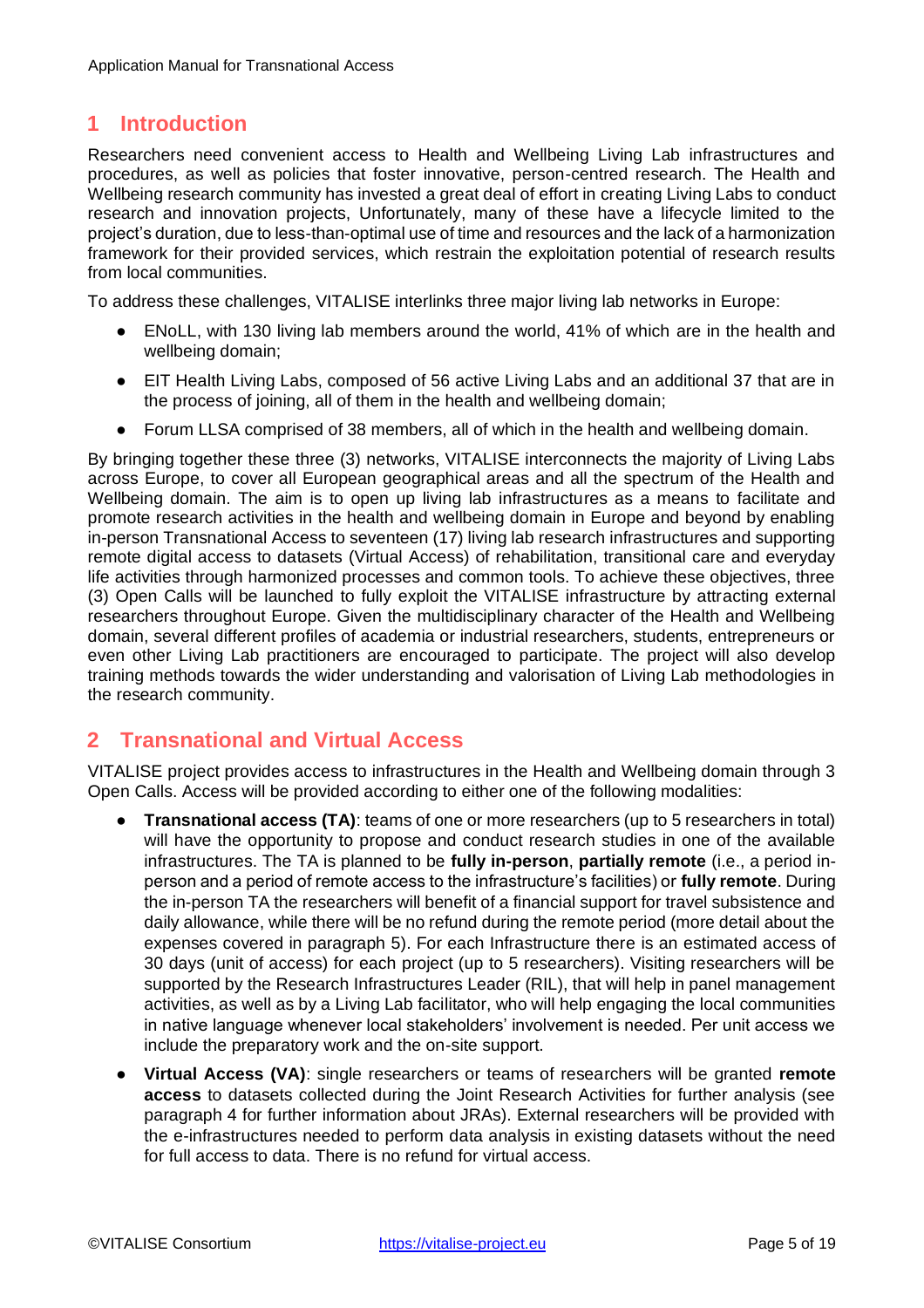Researchers will be able to apply for TA in all 3 Open Calls, while VA will be granted only during the second and third Open Calls.

### <span id="page-5-0"></span>**3 Living Labs**

VITALISE brings together 8 Living Labs across Europe (Spain, Greece, Finland, Belgium, Hungary, Austria) and 1 outside Europe (Canada) fostering synergies and transnational collaboration opportunities through innovative Joint Research Activities. A total of **17 Living Lab Research Infrastructures** are open to European researchers for conducting their studies. Each infrastructure focuses on one of the following three domains: rehabilitation, transitional care or everyday living environments (Table 1).

An in-depth description of each infrastructure is available on the project website on [vitaliseproject.eu/transnational-access-to-research-infrastructures.](https://vitalise-project.eu/transnational-access-to-research-infrastructures/)

<span id="page-5-1"></span>

| <b>Domain</b>                 | <b>Name</b>                                                            | <b>Institution</b>                                                                        | <b>Country</b> |
|-------------------------------|------------------------------------------------------------------------|-------------------------------------------------------------------------------------------|----------------|
| <b>Rehabilitation</b>         | <b>AUTH Human Centrifuge &amp;</b><br><b>Rehabilitation Living Lab</b> | Aristotle University of<br>Thessaloniki                                                   | Greece         |
|                               | Thomas More MOTION lab -<br><b>Mobilab</b>                             | Thomas More University of<br><b>Applied Sciences</b><br>LiCalab - Living & Care Lab       | Belgium        |
|                               | <b>GAIA and Ocean Living Lab for</b><br><b>Rehabilitation</b>          | Association of Electronic and<br>Information Technologies in the<br><b>Basque Country</b> | Spain          |
|                               | <b>McGill-UdeM CRIR</b><br><b>Rehabilitation Living Lab</b>            | <b>McGill University</b>                                                                  | Canada         |
|                               | <b>INTRAS Rehabilitation Living</b><br>Lab                             | <b>INTRAS Foundation</b>                                                                  | Spain          |
| <b>Transitions in</b><br>care | <b>AUTH Health Care Transitions</b><br><b>Living Lab</b>               | Aristotle University of<br>Thessaloniki                                                   | Greece         |
|                               | <b>INTRAS VR/AR and Snoezelen</b><br>Room                              | <b>INTRAS Foundation</b>                                                                  | Spain          |
|                               | <b>Thomas More Experience Lab</b>                                      | Thomas More University of<br><b>Applied Sciences</b>                                      | Belgium        |
|                               |                                                                        | LiCalab - Living & Care Lab                                                               |                |
|                               | LifeSpace Living Lab .<br><b>LifeSTech UPM</b>                         | Universidad Politécnica de<br>Madrid                                                      | Spain          |
|                               | <b>Laurea Simulated Hospital</b>                                       | Laurea University of Applied<br><b>Sciences</b>                                           | Finland        |

#### **Table 1 VITALISE Research Infrastructures**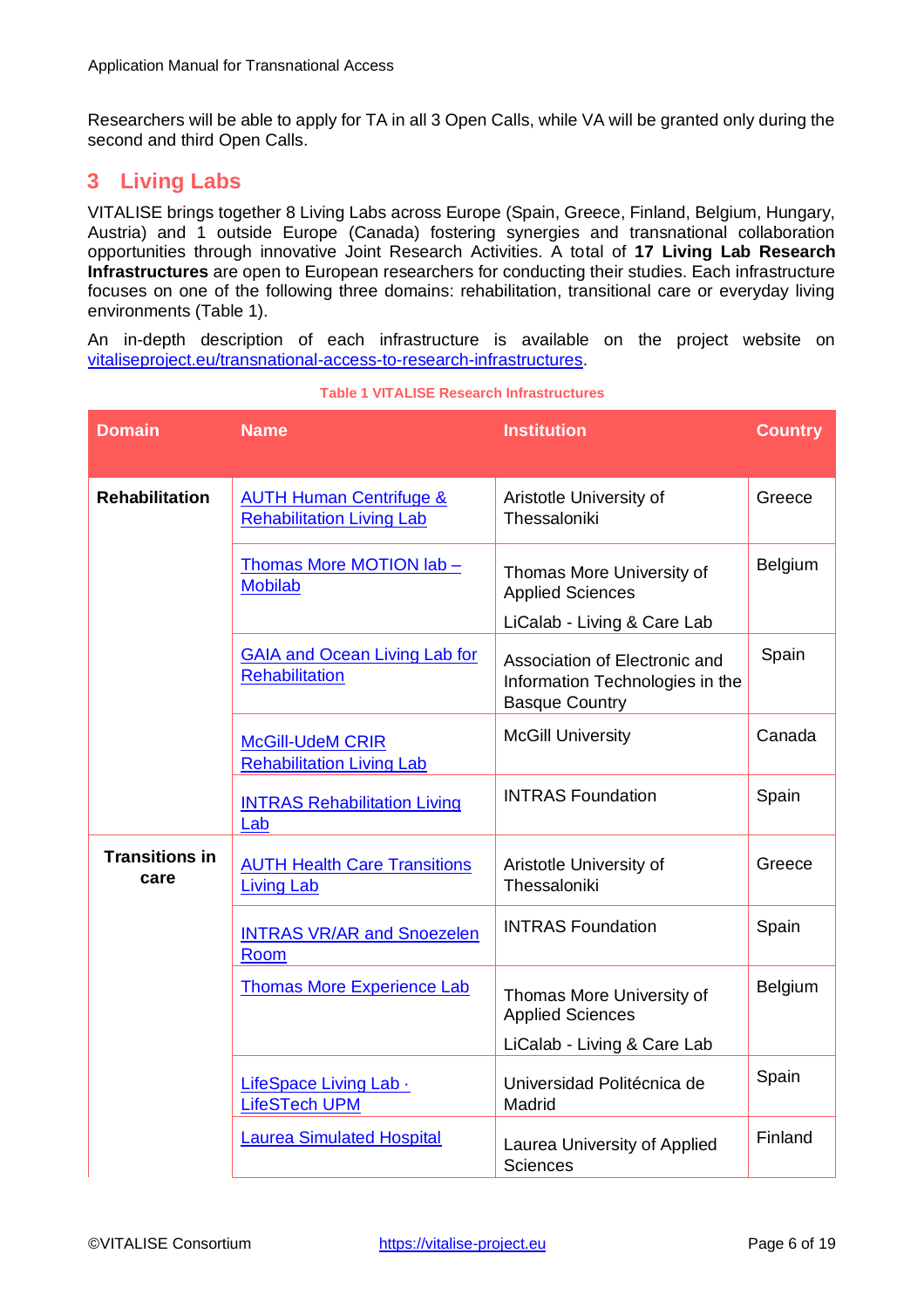|                                     | <b>McGill-UdeM CRIR Living Lab</b>                                | <b>McGill University</b>                                                                  | Canada  |
|-------------------------------------|-------------------------------------------------------------------|-------------------------------------------------------------------------------------------|---------|
| <b>Smart</b><br><b>Environments</b> | <b>AUTH Living Environment</b><br><b>Simulation</b>               | Aristotle University of<br>Thessaloniki                                                   | Greece  |
|                                     | <b>GAIA Smart Spaces</b>                                          | Association of Electronic and<br>Information Technologies in the<br><b>Basque Country</b> |         |
|                                     | <b>INTRAS MIND lab for AHA &amp;</b><br><b>Independent Living</b> | <b>INTRAS Foundation</b>                                                                  | Spain   |
|                                     | <b>LiCalab Older Adults' Homes</b>                                | Thomas More University of<br><b>Applied Sciences</b>                                      | Belgium |
|                                     |                                                                   | LiCalab - Living & Care Lab                                                               |         |
|                                     | <b>Nagykovácsi Wellbeing Living</b><br>Lab-Trebag                 | <b>TREBAG Intellectual Property</b><br>and Project Manager LTD                            | Hungary |
|                                     | <b>Laurea Activity Living Lab</b>                                 | Laurea University of Applied<br><b>Sciences</b>                                           | Finland |
|                                     | <b>AIT Technology Experience</b><br><b>Laboratory</b>             | AIT Austrian Institute of<br><b>Technology GmbH</b>                                       | Austria |
|                                     | <b>McGill-UdeM CRIR Living Lab</b>                                | <b>McGill University</b>                                                                  | Canada  |

## <span id="page-6-0"></span>**4 Joint Research Activities (JRAs)**

Joint Research activities (JRAs) bring together researchers from different Living Labs in the VITALISE consortium in collaborative studies that will lead to joint results, publications and presentations. JRAs combine research experience and expertise from the Living Labs in the fields included in the care pathway of patients: rehabilitation, transitional care and everyday living environments for the older adults. The Living labs will conduct co-creation and small-scale studies within these JRAs. The Living labs vary in available infrastructure, implemented study designs and outcome measures. The knowledge gained by the execution of these JRAs will lead to harmonized procedures and protocols. The JRAs' protocols are published in JMIR and are approved by local ethical committees. See Annex A for the references of the publications.

#### <span id="page-6-1"></span>**4.1 JRA 1: Rehabilitation supported by technology**

**Objective**: With this JRA, we primarily aim to gain insight on each Living Lab's infrastructure and procedures in order to harmonize health and wellbeing Living Lab procedures and infrastructures in Europe and beyond, in particular in the context of rehabilitation. Secondly, we aim to investigate the potential of innovative technologies for rehabilitation through Living Lab methodologies.

**Methods**: The study has a mixed-methods design comprising multiple phases. There are two main phases of data collection, co-creation (phase 1) and small-scale pilots (phase 2), which are preceded by a preliminary harmonization of procedures between the different international Living Labs. An intermediate phase further allows to implement minor adjustments to the intervention or protocol depending on the input that was obtained in the co-creation phase. Six small-scale pilots using innovative technologies for intervention or data collection will be performed across four countries. A third and final phase involves Delphi procedures to reach consensus on harmonized procedures and protocols.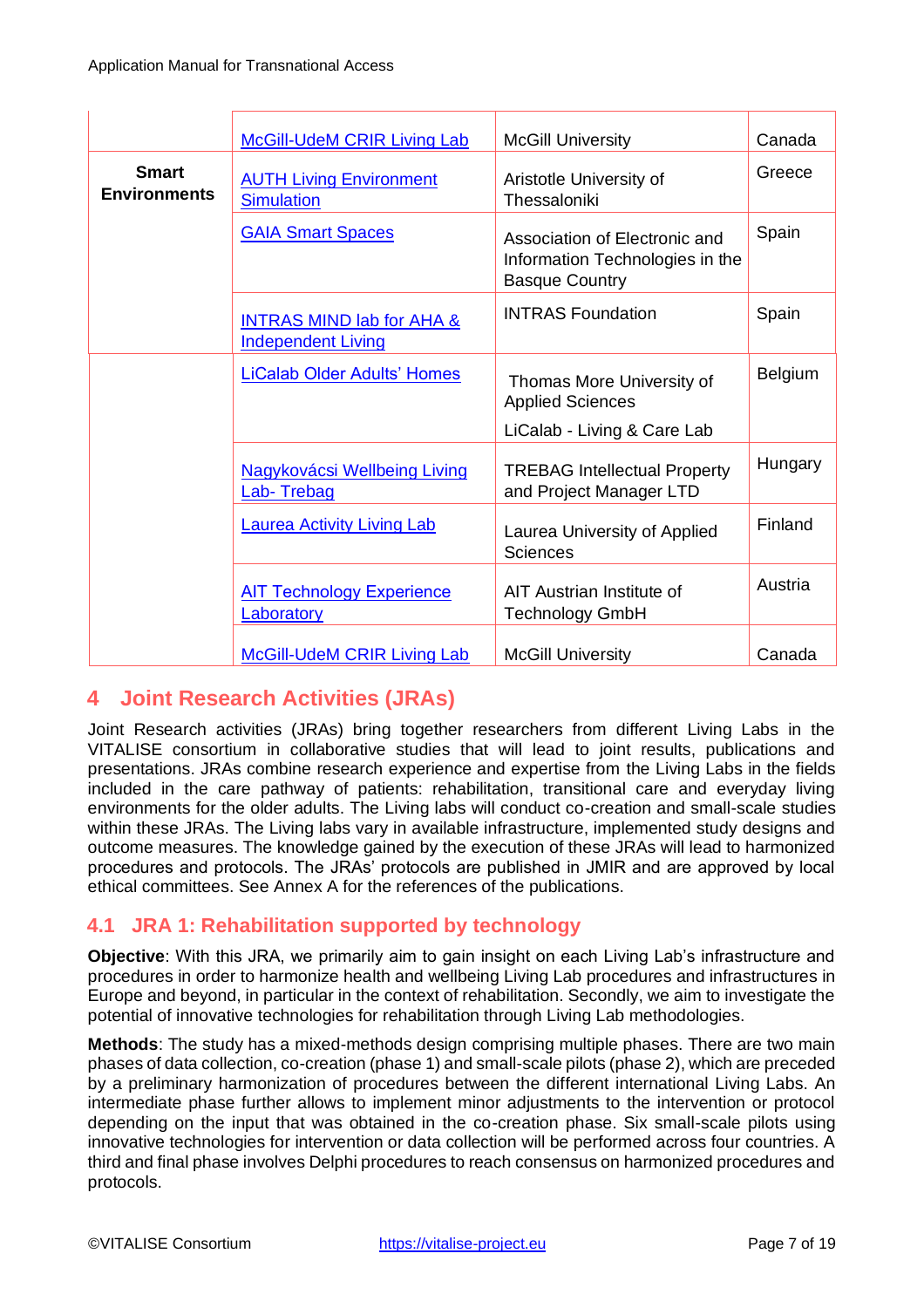**Results**: Phase 1 data collection will begin in March 2022 while phase 2 data collection will startin June 2022. Results will include output of the co-creation sessions, small-scale pilots and advice on harmonizing procedures and protocols for health and wellbeing Living Labs focusing on rehabilitation.

**Conclusions**: The knowledge gained by the execution of this research will lead to harmonized procedures and protocols in a rehabilitation context for health and wellbeing Living Labs in Europe and beyond. In addition to the harmonized procedures and protocols in rehabilitation, we will also be able to provide new insights for improving implementation of innovative technologies in rehabilitation.

**Keywords:** Living Lab, Rehabilitation, Technology, Harmonization, Co-creation, Small-scale reallife testing

#### <span id="page-7-0"></span>**4.2 JRA 2: Transitional care**

**Objective**: This study primarily aims to evaluate the feasibility and benefit of collecting multichannel data across Living Labs on the topic of transitional care and to harmonize the data processes and collection. Secondly, we aim to investigate the collection and use of digital biomarkers and explore initial patterns in the data that demonstrate the potential to predict transition outcomes such as readmissions and adverse events.

**Methods**: The current research protocol presents a multi-center, prospective, observational cohort study that will consist of three phases, running consecutively in multiple sites: a co-creation phase, a testing and simulation phase and a transnational pilot phase. The co-creation phase aims to build a common understanding among different sites, investigate the differences of hospitalization discharge management among countries and the willingness of different stakeholders to use technological solutions in the transitional care process. The testing and simulation phase aims to explore ways of integrating observation of a patient's clinical condition, patient involvement and discharge education in transitional care. The objective of the simulation phase is to evaluate the feasibility and the barriers that are faced by a healthcare professional in assessing transition readiness. The transnational pilot phase takes input from co-creation and testing and stimulation phase. The aim is to pilot the already designed activities from previous phases and collect data to conduct a first predictive analysis.

**Results**: The co-creation phase will be completed by April 2022. The testing and simulation phase will begin in September 2022 and will partially overlap with the deployment of the transnational pilot phase that will start the same month. The data collection of the transnational pilots will be finalized by the end of June 2023. Data processing is expected to be completed by March 2024. The results will consist of guidelines and implementation pathway for large scale study and the analysis for identifying initial patterns in the acquired data.

**Conclusions**: The knowledge acquired though this research will lead to harmonized procedures and data collection for Living Labs that support transitions in care. In addition, this research contributes to the increase in capacity to perform Big Data analytics while accounting for each local context and across Living Labs.

**Keywords:** Living Lab, Co-creation, Transitional care, Technology, Feasibility study

#### <span id="page-7-1"></span>**4.3 JRA 3: Everyday living environments**

**Objective**: The main aim is to co-create and test harmonized research protocol for developing big data driven hybrid personas – hypothetical user archetypes created to represent a user community. Secondly, utilization and applicability of innovative technologies is investigated in context of various everyday living and living lab environments.

**Methods**: In phase 1 surveys and structured interviews are utilized to identifying the most suitable living lab methods, tools and instruments for health-related research among VITALISE-project living labs (N=10). A series of online co-creation workshops and iterative co-writing process are applied to define the initial protocols. In phase 2 five small-scale case studies are carried by out to test the cocreated research protocols in various real-life everyday living settings and living lab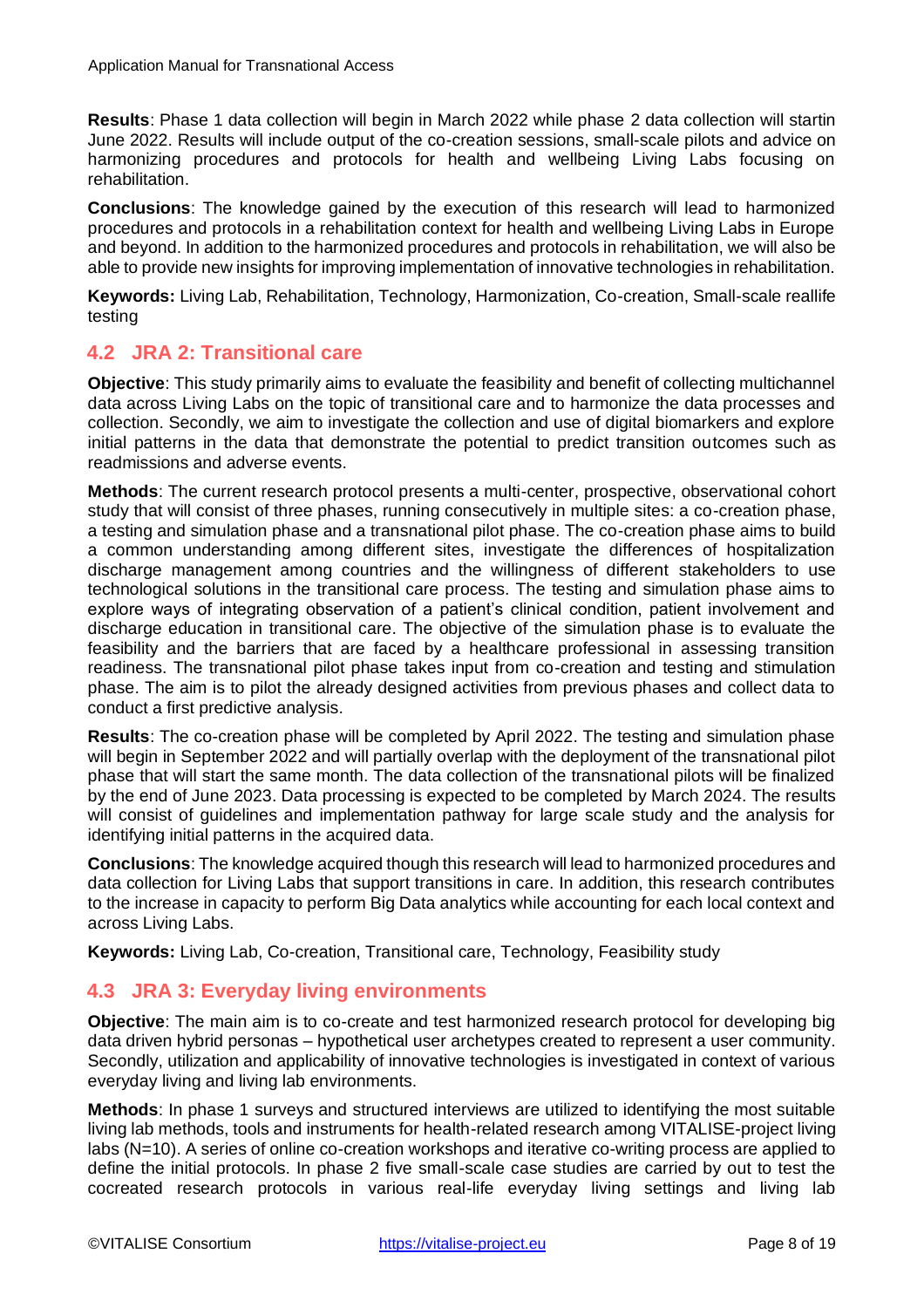infrastructures. In phase 3 a cross-case analysis grounded on semi-structured interviews is conducted to identify the challenges and benefits of using the proposed research protocols. Furthermore, a series of cocreation workshops and consensus Delphi process is carried out in parallel to co-create and validate the acceptance of the defined harmonized research protocols among wider living lab community.

**Results**: As of September 30, 2021, project deliverables "Ethics and safety manual" and "Living lab standard version 1" have been submitted to European Commission review process. The study will be finished by March 2024.

**Conclusions**: The outcome of this research will lead to harmonized procedures and protocols in context of big data driven hybrid personas development among health and wellbeing living labs in Europe and beyond. Harmonized protocols enable living labs to exploit similar research protocols, devices, hardware and software for interventions and complex data collection purposes. Economies of scale and improved use of resources will speed-up and improve the research quality and offer novel possibilities for open data sharing, multidisciplinary research and comparative studies beyond current practices. Case studies provide also novel insights for implementing innovative technologies in context of everyday living lab research.

**Keywords**: Living lab; Everyday living; Technology; Big data; Harmonization; Personas; Small-scale real–life testing

#### <span id="page-8-0"></span>**5 Expenses covered**

Travel and subsistence expenses for the external researchers, accepted for fully in-person or partially remote TA, will be reimbursed according to the normal internal rules and procedures of the Living Lab Research Infrastructure providers, as long as the total costs do not exceed the total available budget. This funding covers national and/or international travels from the external researchers' institution to the research facility for each period of occupancy, and daily subsistence for each day of occupancy of the research facility (including weekends and public holidays) according to facility providers rules.

Finances to cover TA visits have the following limits per person (average flat rate):

- Travel: max €500 travel
- Housing and subsistence: max €100/day

Exceptions to these rules or limits need prior confirmation in writing by the RIL. Therefore, after the publication of the results, the selected researchers will be put in contact with the RIL, to discuss all the detail of the TA, including the expenses covered. Travel and subsistence will also be reimbursed on the same basis to external researchers when they attend meetings with the prior written agreement of the facility provider.

Receipts of tickets for travels, accommodation and living expenses must be attached to claims, which will be made on the facility provider's standard Travel Claim forms. Depending on the internal rules and procedures of the Living Lab Research Infrastructure providers, the claims for daily subsistence might be made on the provider's forms at the daily rate applicable at the time. The expenses will only be reimbursed after the final visit report.

#### <span id="page-8-1"></span>**6 Application procedure / Open calls (when, how, what, who)**

VITALISE will organize 3 open calls, which will be running consecutively during the lifecycle of the project. A one-stage application is used for each of the 3 calls. The three calls will be launched in March 2022, November 2022 and in May 2023, respectively. Each call will have an opening date and a deadline allowing for a 2 months' window for submissions.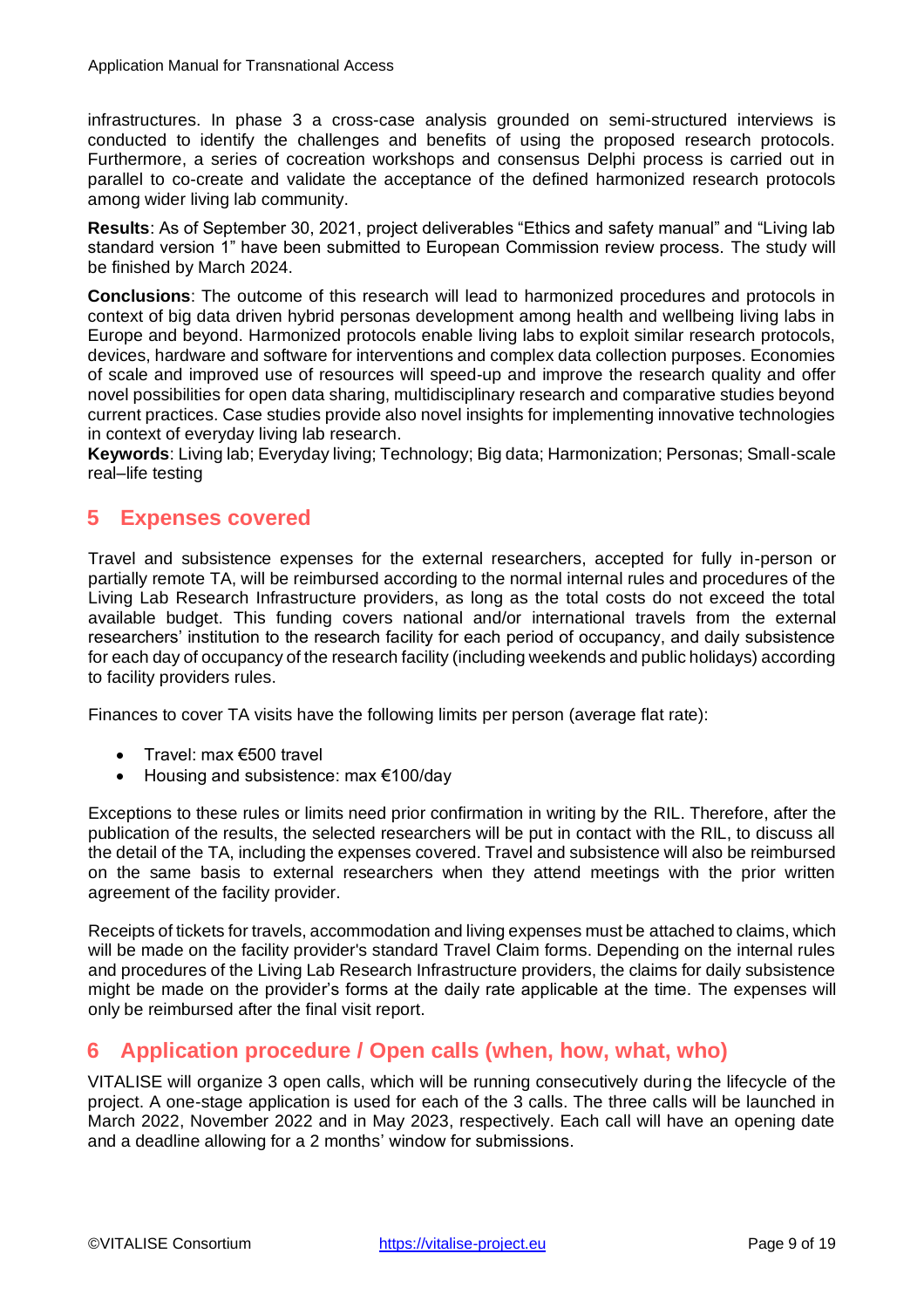Applications should be submitted using the online application toolkit available on the project website and described in paragraph 7. Evaluation results will be notified to applicants within 3 months from the closure date of the application submission. The Transnational Access to the infrastructures will preferably start in the 4 following months and will last approximately 1 month. Researchers can submit more applications taking into account that only 1 application will be approved.

Researchers will be able to apply for TA in all 3 Open Calls, while VA will be granted only during the second and third Open Call.

The following table illustrates the deadlines for the 3 Open Calls. The second and the third call are provisional and might change during the course of the project (always refer to the latest version of this manual for the correct deadlines).

<span id="page-9-2"></span>

| <b>Open Call</b>           | <b>First Call</b>   | <b>Second Call</b> | <b>Third call</b>    |
|----------------------------|---------------------|--------------------|----------------------|
| Submission                 | 1 Mar - 30 Apr 2022 | Nov-Dec 2022       | <b>May-Jun 2023</b>  |
| Notification of<br>results | 31 July 2022        | Mar 2023           | Sep 2023             |
| TA (preferable<br>period)  | Sept-Dec 2022       | May-Sept 2023      | Nov 2023-Jan<br>2024 |

| Table 2 Deadlines of the three Open Calls |  |  |  |
|-------------------------------------------|--|--|--|
|-------------------------------------------|--|--|--|

The following figure illustrates in detail the application procedure.



#### **Figure 1 Application Procedure**

<span id="page-9-1"></span>This procedure applies to the TA for all 3 Open Calls, while the procedure for the VA will be made available for the second Open Call.

Applications for TA and VA should be made in accordance with the guidelines described in the next paragraphs and should be submitted using the application form available on the project website. Only proposals submitted before the call deadline and using the provided template correctly fill out will be evaluated.

An introducing webinar will be held during each window for submissions. Each webinar will be organized as follows:

- Summary of the application procedure
- Description of the 3 JRAs
- Q&A

## <span id="page-9-0"></span>**7 Application guidance (manual for applying)**

The VITALISE application toolkit is an online tool that allows users to submit their proposals for the VITALISE open calls. The toolkit is accessible through the following url: [vitalise](https://vitalise-project.eu/open-calls/)[project.eu/opencalls/.](https://vitalise-project.eu/open-calls/)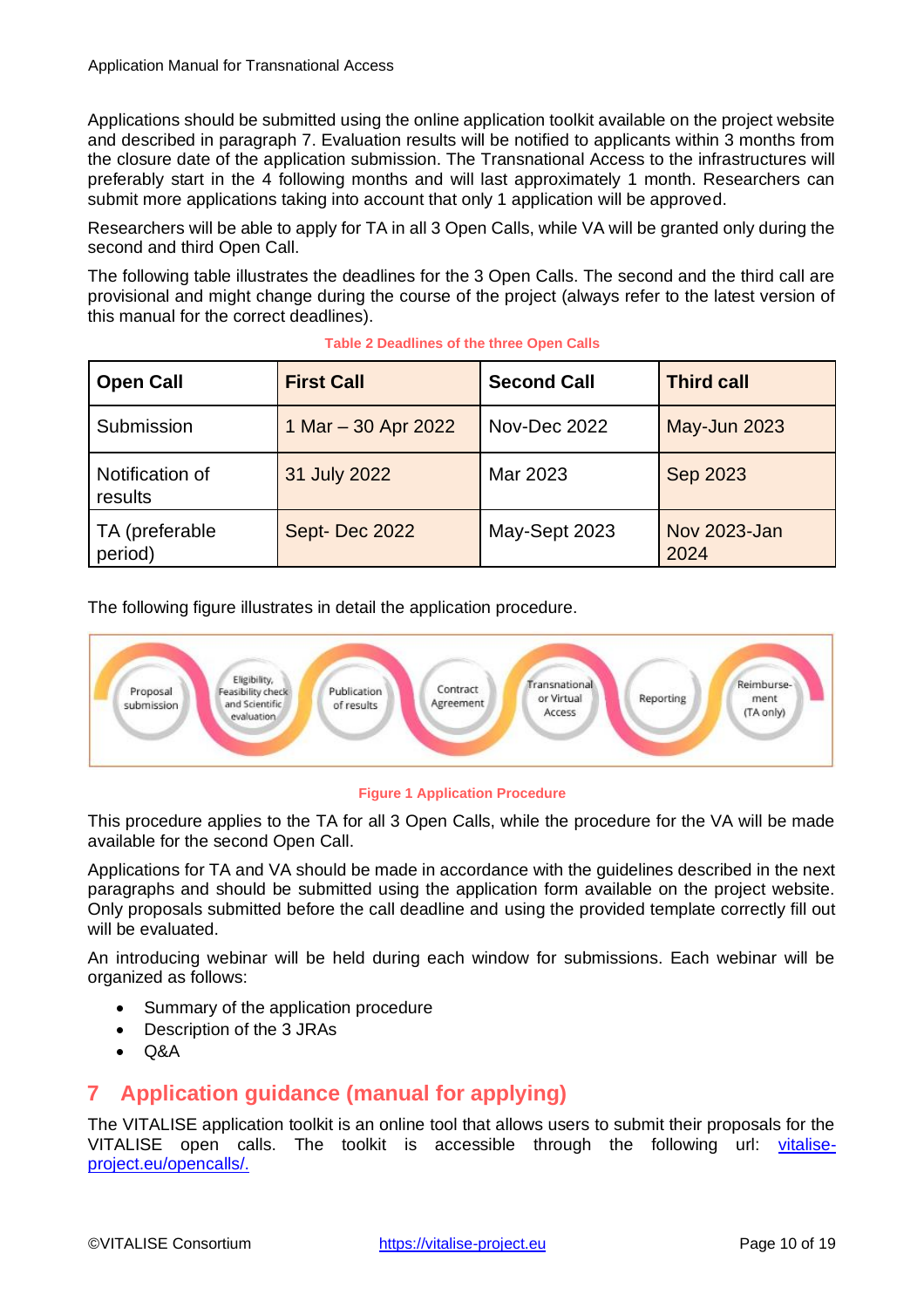## <span id="page-10-0"></span>**7.1 Page 1 – Administrative form**

In the first page of the application toolkit (Figure 2, Figure 3) the user is requested to fill the following administrative information:

- Details of applicant(s) affiliation: **Name, Address, Country, Domain, website**
- **Number of applicants (select up to 5),** and for every applicant:
	- o **Name, gender, nationality, email, telephone number, position in the affiliated institution**.

| $\Box$ Private $\langle \rangle$                                                                                                                | $\bullet$                                  | # vitalise-project.eu/open-calls/             |                            | Ğ.                                                                                                                                                                                                                                                                                                                                                                                                                                                                                                                                                                                                                                                                                                                                  | $\circ$ $\circ$ + |
|-------------------------------------------------------------------------------------------------------------------------------------------------|--------------------------------------------|-----------------------------------------------|----------------------------|-------------------------------------------------------------------------------------------------------------------------------------------------------------------------------------------------------------------------------------------------------------------------------------------------------------------------------------------------------------------------------------------------------------------------------------------------------------------------------------------------------------------------------------------------------------------------------------------------------------------------------------------------------------------------------------------------------------------------------------|-------------------|
| VITALISE                                                                                                                                        | About<br>Infrastructure                    | <b>Publications</b><br>Press<br>Harmonisation | Access to Infrastructrures | Contact                                                                                                                                                                                                                                                                                                                                                                                                                                                                                                                                                                                                                                                                                                                             | Search            |
| VITALISE-PROJECT / OPEN-CALLS                                                                                                                   |                                            |                                               |                            |                                                                                                                                                                                                                                                                                                                                                                                                                                                                                                                                                                                                                                                                                                                                     |                   |
| Administrative form<br>Applicant(s) affiliation<br>Name *<br>Address *<br>Country *<br>Domain *<br>Academia<br>ndustry<br>Government<br>O Other | Transnational access to the infrastructure | Project description<br>$\mathbf{S}$           |                            | VITALISE infrastructures<br>Rehabilitation<br>AUTH Centrifuge Rehabilitation Living Lab<br>Thomas More MOTION lab - Mobilab<br>GAIA and Ocean Living Lab for Rehabilitation<br><b>INTRAS Rehabilitation Living Lab</b><br>Transitions in care<br>AUTH Health Care Transitions Living Lab<br>INTRAS VR/AR and Snoezelen Room<br>Thomas More Experience Lab<br>UPM-LifeSTech- The Smart House Living Lab<br>Laurea Simulated Hospital<br>McGill - CRIR rehabilitation Living Lab<br>Smart environments<br>AUTH Living environment simulation<br><b>GAIA Smart Spaces</b><br>INTRAS MIND lab for AHA & Independent<br>Living<br>LiCalab Older Adults' Homes<br>Nagykovácsi Wellbeing Living Lab - Trebag<br>Laurea Activity Living Lab |                   |
| Website *                                                                                                                                       |                                            |                                               |                            | AIT Technology Experience Laboratory                                                                                                                                                                                                                                                                                                                                                                                                                                                                                                                                                                                                                                                                                                |                   |
| How many applicants in total (up to 5)?                                                                                                         |                                            |                                               |                            |                                                                                                                                                                                                                                                                                                                                                                                                                                                                                                                                                                                                                                                                                                                                     |                   |

<span id="page-10-1"></span>**Figure 2 Administrative Details (Affiliation)**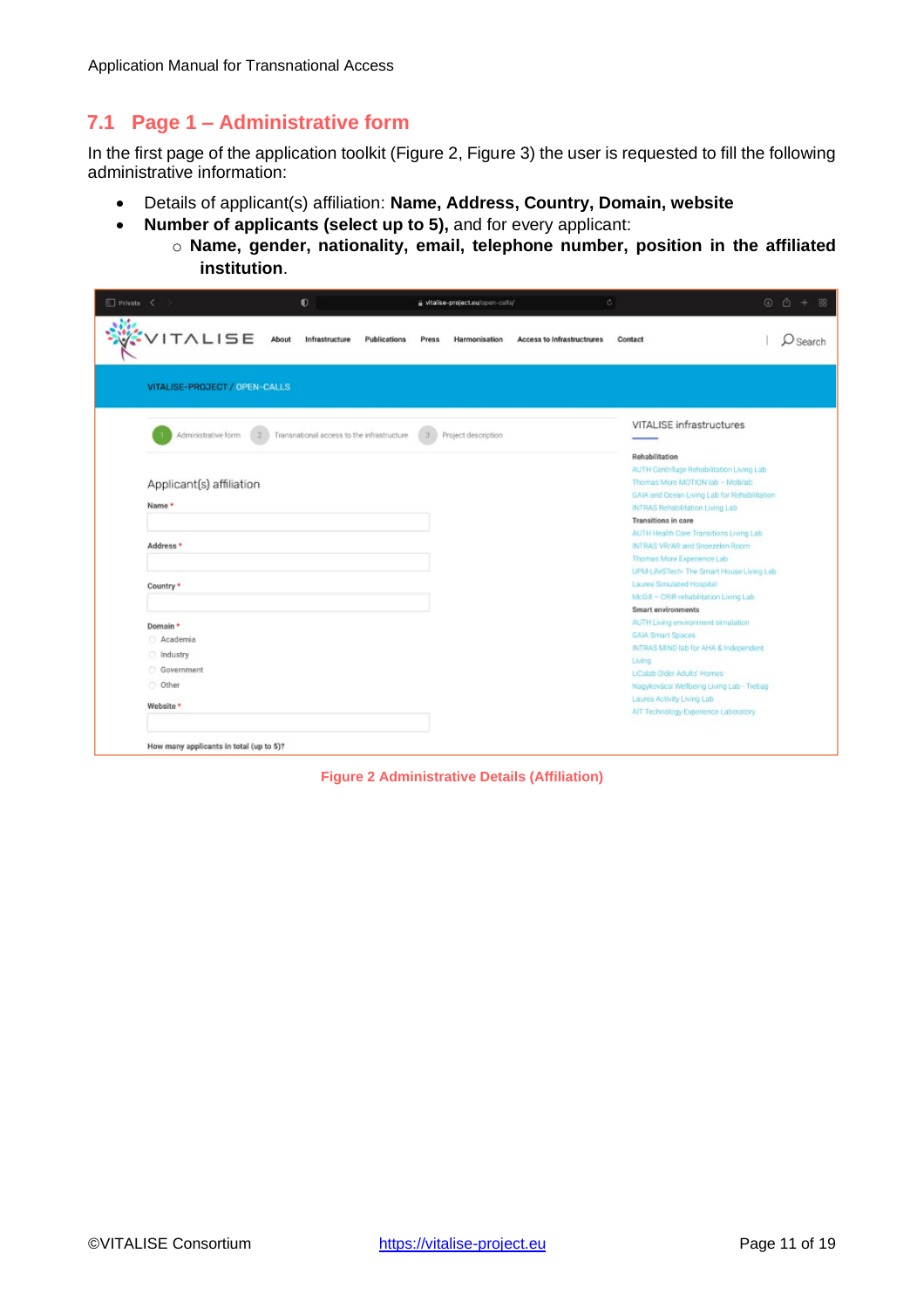|                                                                                                                                                                              |  |               |                                                                    |                                           | $\circ$ $\circ$ + $\circ$ |  |
|------------------------------------------------------------------------------------------------------------------------------------------------------------------------------|--|---------------|--------------------------------------------------------------------|-------------------------------------------|---------------------------|--|
| $\Box$ Private $\leq$<br>O Other<br>Website *<br>No of applicants: 1<br>Name*<br>First<br>Gender<br>Nationality *<br>Email *<br>Email                                        |  |               |                                                                    | Nagykovácsi Wellbeing Living Lab - Trebag |                           |  |
| How many applicants in total (up to 5)?<br>First Applicant (User Group Leader/Reference person)<br>Telephone number *<br>Position held in the affiliated institute *<br>Next |  |               | Laurea Activity Living Lab<br>AIT Technology Experience Laboratory |                                           |                           |  |
|                                                                                                                                                                              |  |               |                                                                    |                                           |                           |  |
|                                                                                                                                                                              |  |               |                                                                    |                                           |                           |  |
|                                                                                                                                                                              |  |               |                                                                    |                                           |                           |  |
|                                                                                                                                                                              |  |               |                                                                    |                                           |                           |  |
|                                                                                                                                                                              |  |               |                                                                    |                                           |                           |  |
|                                                                                                                                                                              |  |               |                                                                    |                                           |                           |  |
|                                                                                                                                                                              |  |               |                                                                    |                                           |                           |  |
|                                                                                                                                                                              |  | Last          |                                                                    |                                           |                           |  |
|                                                                                                                                                                              |  |               |                                                                    |                                           |                           |  |
|                                                                                                                                                                              |  |               |                                                                    |                                           |                           |  |
|                                                                                                                                                                              |  |               |                                                                    |                                           |                           |  |
|                                                                                                                                                                              |  |               |                                                                    |                                           |                           |  |
|                                                                                                                                                                              |  |               |                                                                    |                                           |                           |  |
|                                                                                                                                                                              |  |               |                                                                    |                                           |                           |  |
|                                                                                                                                                                              |  |               |                                                                    |                                           |                           |  |
|                                                                                                                                                                              |  | Confirm Email |                                                                    |                                           |                           |  |
|                                                                                                                                                                              |  |               |                                                                    |                                           |                           |  |
|                                                                                                                                                                              |  |               | $\frac{1}{2}$                                                      |                                           |                           |  |
|                                                                                                                                                                              |  |               |                                                                    |                                           |                           |  |
|                                                                                                                                                                              |  |               |                                                                    |                                           |                           |  |
|                                                                                                                                                                              |  |               |                                                                    |                                           |                           |  |
|                                                                                                                                                                              |  |               |                                                                    |                                           |                           |  |
|                                                                                                                                                                              |  |               |                                                                    |                                           |                           |  |

**Figure 3 Administrative Details (Applicant)**

#### <span id="page-11-1"></span><span id="page-11-0"></span>**7.2 Page 2 – Transnational access to the infrastructure**

After filling in the above-mentioned information, the user clicks on the Next button. In the next page, the user is requested to **select up to three Infrastructures** in order of preference (Figure 4).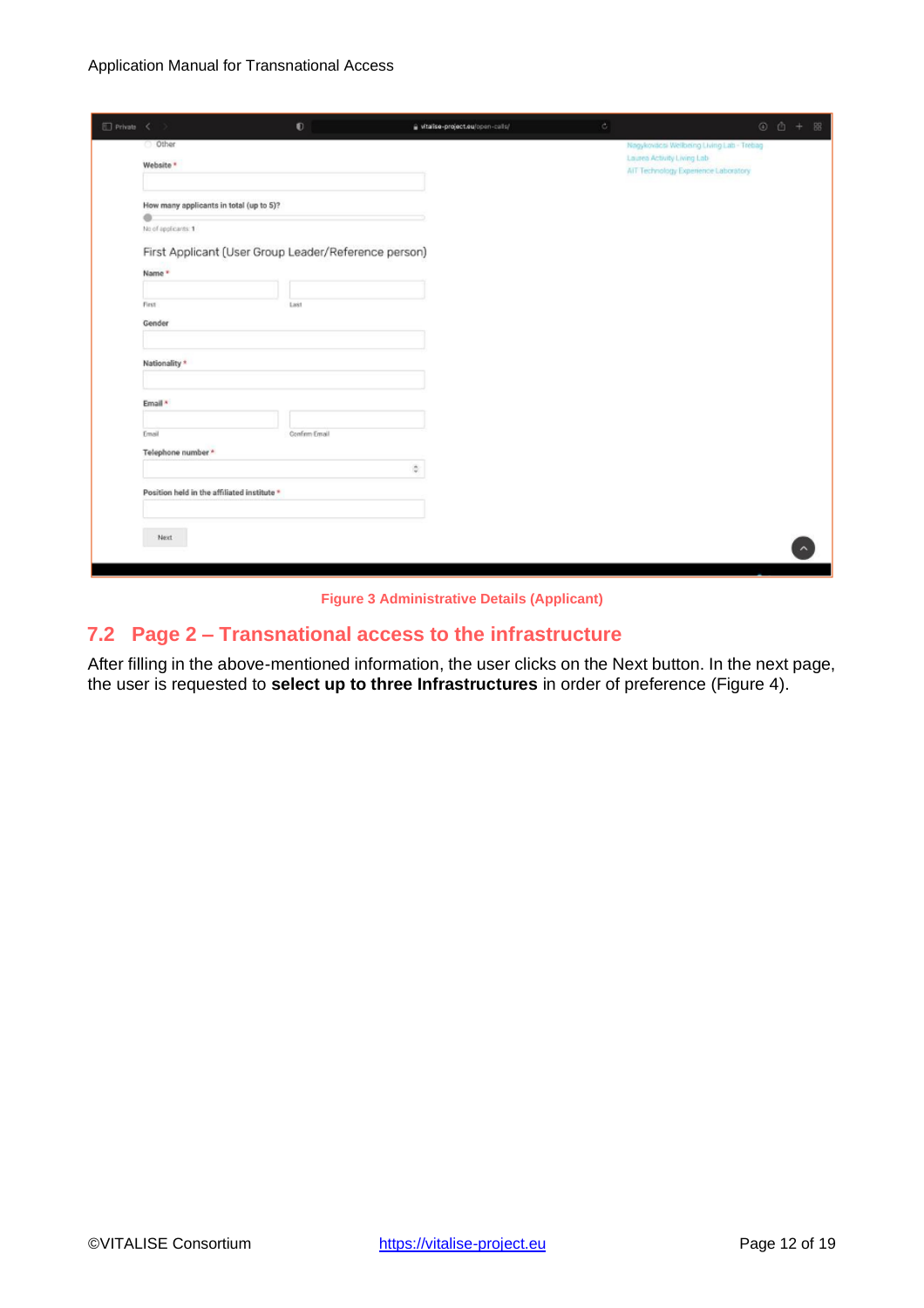| VITALISE-PROJECT / OPEN-CALLS                                                            |                                                                                                                                                 |                                                                        |
|------------------------------------------------------------------------------------------|-------------------------------------------------------------------------------------------------------------------------------------------------|------------------------------------------------------------------------|
| Administrative form                                                                      | Transnational access to the infrastructure<br>Project description                                                                               | VITALISE infrastructures                                               |
| Select up to 3 infrastructures in order of preference<br>Infrastructure 1: *             | Rehabilitation<br>AUTH Centrifuge Rehabilitation Living Lab<br>Thomas More MOTION lab - Mobilab<br>GAIA and Ocean Living Lab for Rehabilitation |                                                                        |
| select an infrastructure (first option mandatory)                                        |                                                                                                                                                 | <b>INTRAS Rehabilitation Living Lab</b><br>Transitions in care         |
| Infrastructure 2:                                                                        |                                                                                                                                                 | AUTH Health Care Transitions Living Lab                                |
| select an infrastructure                                                                 |                                                                                                                                                 | INTRAS VR/AR and Snoezelen Room                                        |
|                                                                                          |                                                                                                                                                 | Thomas More Experience Lab<br>UPM-LifeSTech-The Smart House Living Lab |
| Infrastructure 3:                                                                        |                                                                                                                                                 | Laurea Simulated Hospital                                              |
| select an infrastructure                                                                 |                                                                                                                                                 | McGill - CRIR rehabilitation Living Lab                                |
|                                                                                          |                                                                                                                                                 | Smart environments                                                     |
| Would you consider reallocation to similar Infrastructures by VITALISE recommendation? * | AUTH Living environment simulation                                                                                                              |                                                                        |
| ○ Yes                                                                                    |                                                                                                                                                 | <b>GAIA Smart Spaces</b>                                               |
| O No                                                                                     |                                                                                                                                                 | INTRAS MIND lab for AHA & Independent                                  |
|                                                                                          | How long do you need to access the infrastructure approximately? (Suggested 30 continuous days) *                                               | Living                                                                 |
|                                                                                          |                                                                                                                                                 | LiCalab Older Adults' Homes                                            |
|                                                                                          | õ                                                                                                                                               | Nagykovácsi Wellbeing Living Lab - Trebag                              |
|                                                                                          | Preferable starting period? (From the beginning of September 2022 to the end of November 2022) *                                                | Laurea Activity Living Lab                                             |
|                                                                                          |                                                                                                                                                 | AIT Technology Experience Laboratory                                   |
| Beginning of September 2022                                                              |                                                                                                                                                 |                                                                        |

#### **Figure 4 Transnational Access to the Infrastructure**

<span id="page-12-0"></span>For every infrastructure, the following information is mandatory:

- **Previous user of the infrastructure? (Yes, No)**
- **Do you have access to equivalent installations in your country of affiliation? (Yes, No)**

Users are also requested to select the services of the infrastructure that they might want to use (services differ for each infrastructure).

• **Do you need any specific service provided from the infrastructure to carry out your project? (If yes, please select the services needed from the following list).**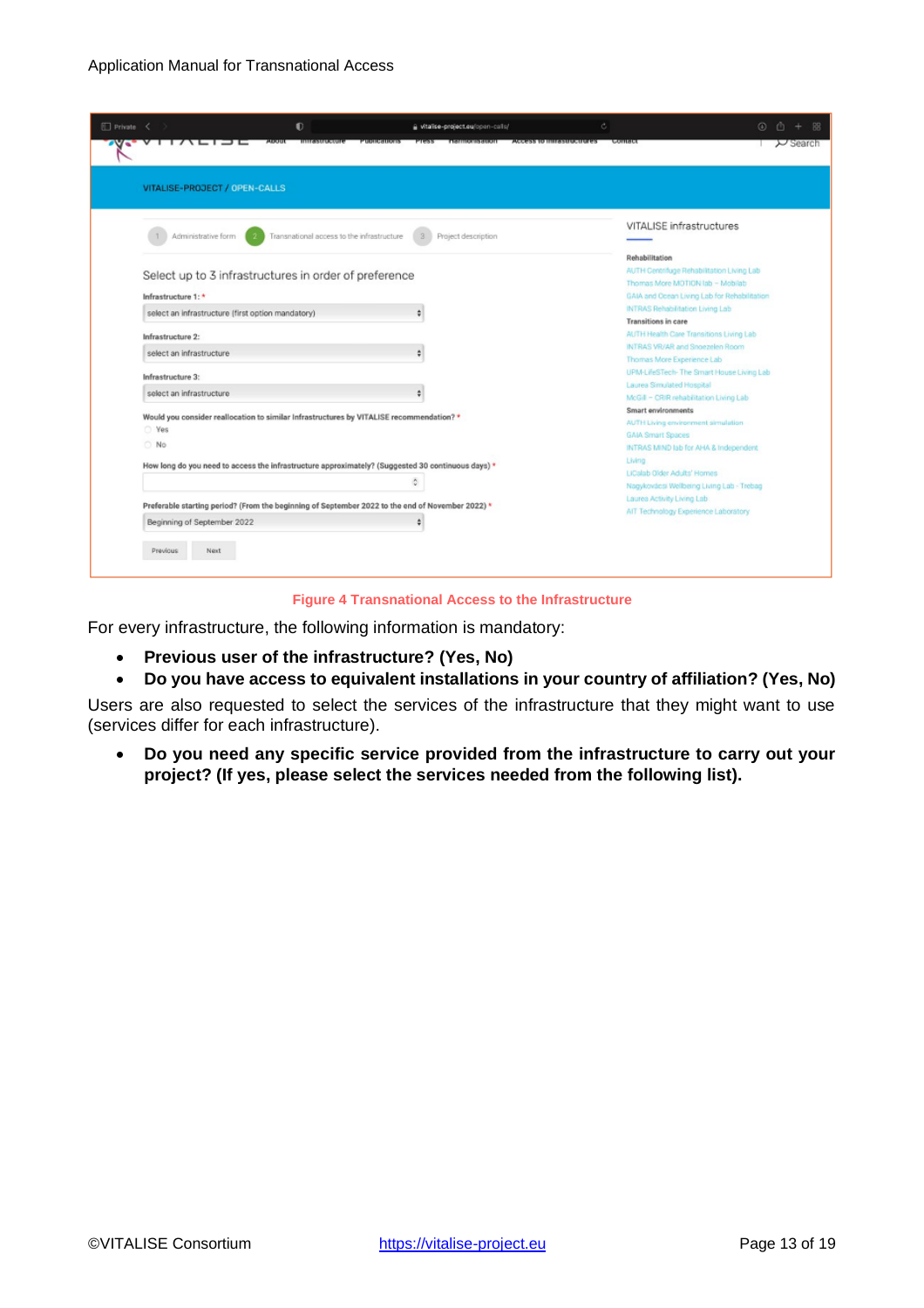

**Figure 5 Select the services provided from the infrastructure**

<span id="page-13-1"></span>Finally, in this page the user is requested to fill in the following information (Figure 6):

- **Would you consider reallocation to similar Infrastructures by VITALISE recommendation?**
- **How long do you need to access the infrastructure approximately? (Suggested 30 continuous days)**
- **Preferable starting period? (From the beginning of September 2022 to the end of November 2022)**

| Would you consider reallocation to similar Infrastructures by VITALISE recommendation?*           |               |
|---------------------------------------------------------------------------------------------------|---------------|
| ◯ Yes                                                                                             |               |
| No                                                                                                |               |
| How long do you need to access the infrastructure approximately? (Suggested 30 continuous days) * |               |
|                                                                                                   | $\hat{\cdot}$ |
| Preferable starting period? (From the beginning of September 2022 to the end of November 2022) *  |               |
| Beginning of September 2022                                                                       | ÷             |
|                                                                                                   |               |

#### **Figure 6 Access to infrastructure**

#### <span id="page-13-2"></span><span id="page-13-0"></span>**7.3 Page 3 – Project description**

In the last page of the application form, the user is requested to fill in the following information:

• **Title**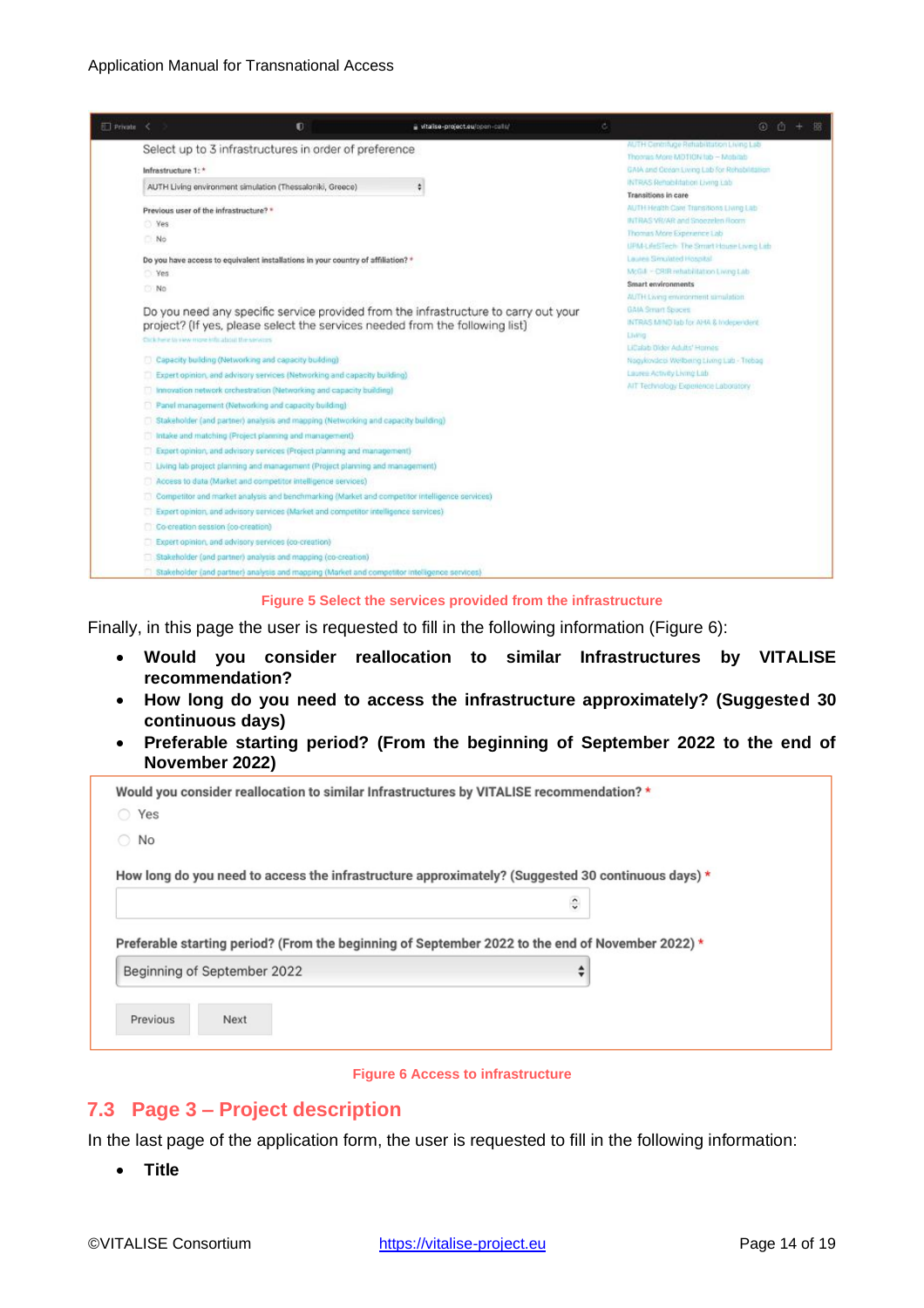#### • **Acronym**

#### • **Abstract**

This is also the place where the user is requested to upload the "**Project description**".

| Private<br>- 10<br>∼                                     | $\bullet$                                                                                                                                                      | a vitalise-project.eu/open-calls/                  | ö.<br>00                                                                                                                                            |
|----------------------------------------------------------|----------------------------------------------------------------------------------------------------------------------------------------------------------------|----------------------------------------------------|-----------------------------------------------------------------------------------------------------------------------------------------------------|
| VITALISE-PROJECT / OPEN-CALLS                            |                                                                                                                                                                |                                                    |                                                                                                                                                     |
| Administrative form                                      | Transnational access to the infrastructure.                                                                                                                    | Project description                                | VITALISE infrastructures                                                                                                                            |
| Title *                                                  |                                                                                                                                                                |                                                    | Rehabilitation<br>ANTH Centrifuge Rehabilitation Living Lab<br>Thomas More MOTION (so - Mobileb)                                                    |
| Acronym <sup>*</sup>                                     |                                                                                                                                                                |                                                    | GAIA and Ocean Living Lab for Rehabilitation<br>INTRAS Renabilitation Living Lab<br>Transitions in care<br>AUTH Health Care Transitions Eliming Lab |
| Abstract <sup>*</sup>                                    |                                                                                                                                                                |                                                    | INTRAS VR/AR and Snoezelen Room<br>Thomas More Experience Lab<br>UPM-LifeSTech: The Smart House Living Lab                                          |
|                                                          |                                                                                                                                                                |                                                    | Laurea Smulated Honolas<br>McGil - CR/R rehabilitation Living Lab<br>Smart environments                                                             |
| Project description *                                    |                                                                                                                                                                |                                                    | AUTH Living environment bimulation<br>GAIA Smott Spaces<br>INTRAS MIND (ab for AHA & Independent)                                                   |
|                                                          |                                                                                                                                                                | ŀч<br>Click or drag a file to this area to upload. | Living<br>LiCalab Older Adults' Homes:<br>Nagykovácsi Wellseing Living Lab - Tedaig                                                                 |
| Privacy Policy *<br>I agree with VITALISE Privacy Policy |                                                                                                                                                                |                                                    | Laures Activity Living Lab<br>AIT Technology Experience Liaboratory                                                                                 |
|                                                          | This is a preview of your submission. It has not been submitted yet!<br>Please take a moment to verify your information. You can also go back to make changes. |                                                    |                                                                                                                                                     |

#### **Figure 7 Project description**

<span id="page-14-2"></span>Before submitting the application, the user is requested to **Agree with VITALISE Privacy Policy**.

#### <span id="page-14-0"></span>**8 Evaluation procedure**

#### <span id="page-14-1"></span>**8.1 Eligibility and Feasibility check**

The VITALISE project provides access to its network of infrastructures for **academia researchers, industrial researchers, entrepreneurs and even other Living Lab practitioners**. The applicants to the VITALISE Open Calls have to meet the following eligibility criteria:

- They should work in an institution established in a Member State of the European Union or in a state associated to H2020 Programme [Check the [List of countries eligible for funding\].](https://ec.europa.eu/research/participants/data/ref/h2020/other/wp/2018-2020/annexes/h2020-wp1820-annex-a-countries-rules_en.pdf) Researchers working in other countries can apply but they cannot represent more than 20% of the total number of researchers (unit of access?) that will access the VITALISE facilities.
- They cannot have Russian or Belarusian origin.
- They must work in a country other than the country where the infrastructure is based, as the Access is "Transnational". If the researchers work in a country where one of the Living Labs is located, the researchers will not have access to this specific Living Lab.
- They must disseminate the results and knowledge they will generate during the access to the Living Lab, unless it goes against the legitimate interest of their organization.
- Collaborative applications from teams and/or institutions is strongly encouraged. The expenses for each team will be covered based on the number of researchers in the team.
- They must hold a Master's Degree
- Master the English language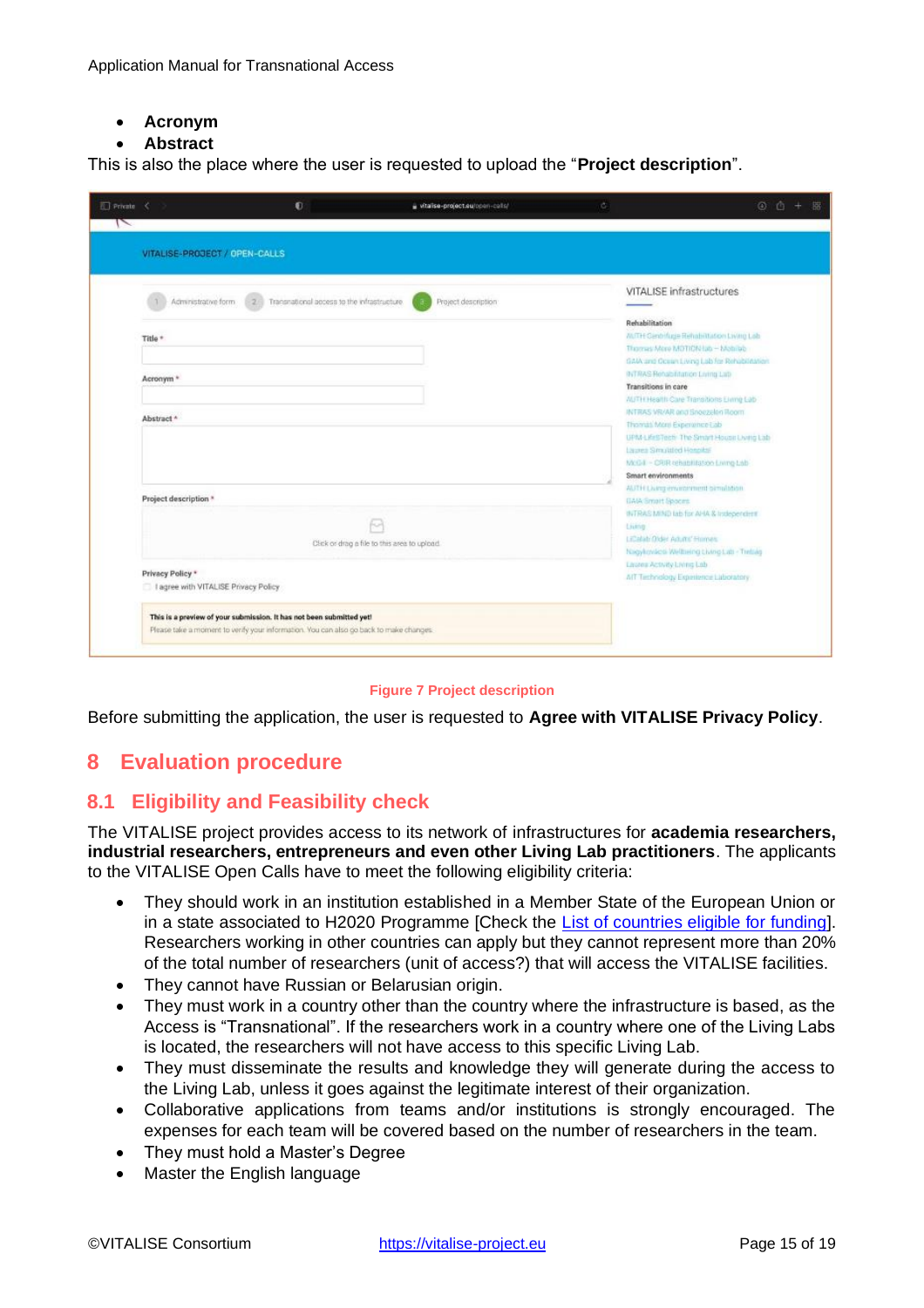The Transnational Access Manager - TAM (SocialIT) will check the proposal for meeting the eligibility criteria. If any clarifications are required, the TAM can contact the applicants requesting any clarification. Only proposals compiled correctly and without field missing will be considered eligible. Once the eligibility phase has passed successfully, and before the proposal is internally evaluated, it will be forwarded to the corresponding Living Lab Research Infrastructure partner for the feasibility check. During this step, the feasibility of the proposed study will be checked against:

- Can the Living Lab Research Infrastructure provide the required access?
- Can the Living Lab Research Infrastructure provide the required services?
- Can the Living Lab Research Infrastructure support the study in terms of end-user's recruitment?

Proposals considered ineligible after the eligibility and feasibility check will be returned to the applicant with a note explaining why they were considered to be not eligible.

#### <span id="page-15-0"></span>**8.2 Internal Scientific Evaluation**

Proposals will be evaluated by two external independent experts and one expert from the VITALISE consortium (drawn from the VITALISE Evaluation Board). The following weighted criteria will be score from 1 to 10 for each proposal.

| Criteria                                                                                                                                                                                                                                                                                                                                                                                                                                                                                                                                                                                                                              | Weight |
|---------------------------------------------------------------------------------------------------------------------------------------------------------------------------------------------------------------------------------------------------------------------------------------------------------------------------------------------------------------------------------------------------------------------------------------------------------------------------------------------------------------------------------------------------------------------------------------------------------------------------------------|--------|
| 1. Scientific and technical quality of the proposal: Is the current state of<br>knowledge in the research area well described? Are cited references relevant<br>and reflect the state-ofthe-art? Is the proposed topic of high scientific quality and<br>does it provide innovative aspects? Are the research objectives and expected<br>deliverables/outputs of the proposal clearly stated? Are they achievable? To<br>which extent do the expected results lead to a progress beyond the current state-<br>of-the-art? Is a clear concept presented on how the gathered data will be<br>collected, shared, analysed and published? | 30%    |
| 2. Quality of the work plan: Is the work plan adequate? Is it clearly described and<br>well defined? Can the proposed work plan be realized in the set time? Are the<br>scheduled tasks and methods adequate to the set objectives? Is it clearly stated<br>which methods and equipment will be employed? Does the proposed project<br>maximise the use of the infrastructure? Has the proposal assessed any likely<br>risks?                                                                                                                                                                                                         | 25%    |
| 3. Scientific qualification/track record of the proposing PI and user group:<br>Background/track record of the PI, Background/track record of the scientific<br>team, Are the roles and responsibilities of the scientific team clearly stated? Is<br>the combined expertise suitable to achieve the research objective?                                                                                                                                                                                                                                                                                                              | 10%    |
| 4. Innovation: What currently unmet need/s do the innovative aspect/s address,<br>and for whom? How do they differ from existing tools or practices? Does the<br>proposal present a significant departure from current practice? Can the proposal<br>provide a demonstrable improvement (time, resources, cost, effectiveness) over<br>current methods/tools? Are the results (tools or practices) suitable for<br>commercialization and exploitation outside the context of a research<br>environment? Can the proposal lead to the development of a substantially new<br>product or service?                                        | 15%    |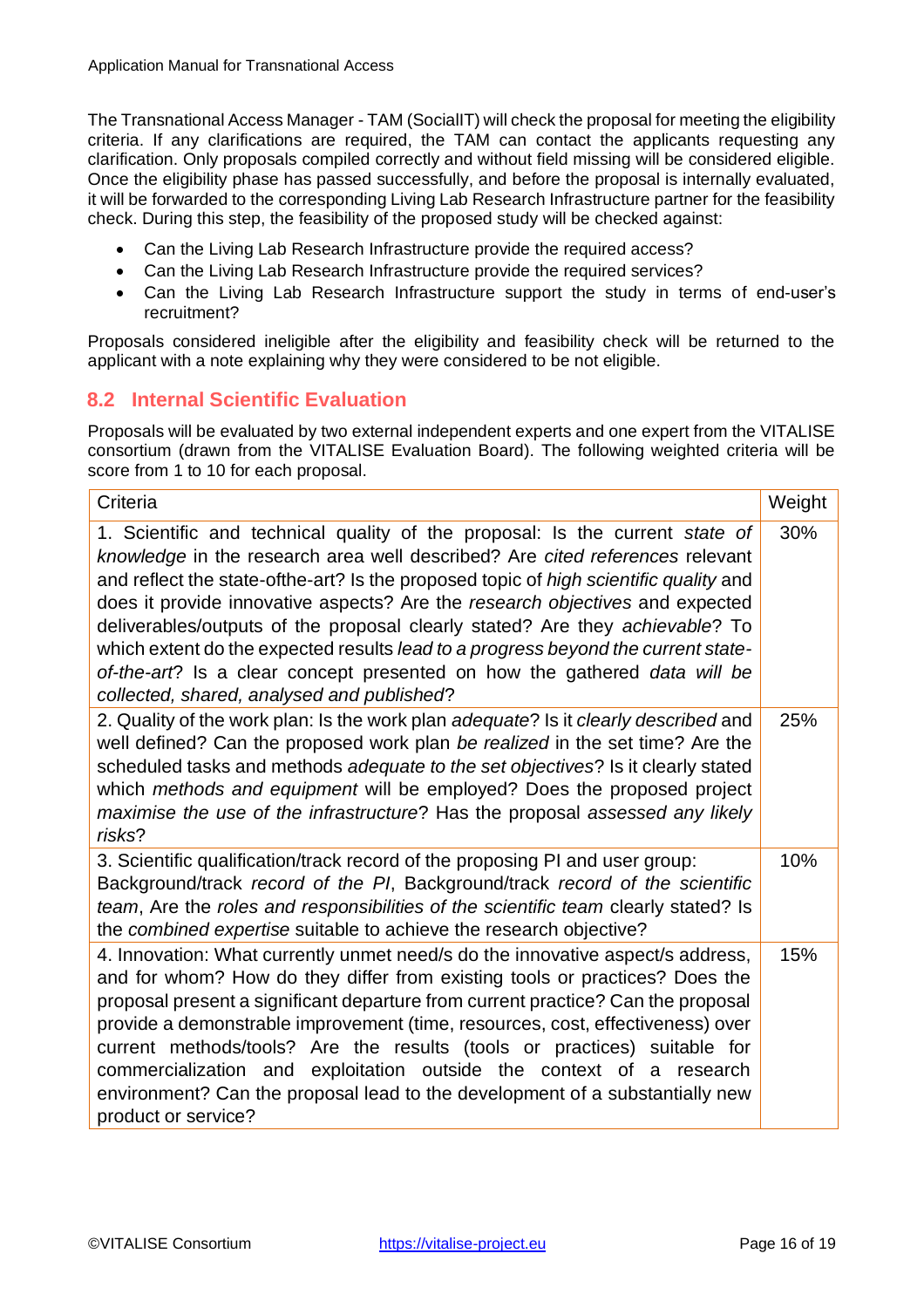| 5. Collaboration with international/national partners/industry: To what extent are | 10% |
|------------------------------------------------------------------------------------|-----|
| new European user groups with limited access to living labs infrastructure         |     |
| integrated? To what extent is the proposed project embedded into larger            |     |
| research programmes on a national, EU or international level? What is the          |     |
| potential for a long-term integration/collaboration on an international level? Are |     |
| collaborations with industry envisaged?                                            |     |
| 6. Training of young scientists/public outreach: How many young scientists and     | 10% |
| students at PhD level and below will be involved? Are there dissemination          |     |
| activities, addressing the general public, planned?                                |     |

#### <span id="page-16-0"></span>**8.3 Final Selection of the proposals**

Proposals will be ranked in descending order, and those with the highest score will be considered suitable. Priority will be given to applicants who:

- Have not previously used the infrastructures;
- Are working in countries where no equivalent research infrastructure exists;
- Ensure scientific excellence and fully embrace Open Access policies, as promoted by the CE. However, also access to industrial research studies will be granted (no more than 20% of total approved projects), in order to sustain commercialization services and grant full synergies and collaboration between academic and industrial sectors;
- Have not link with the VITALISE consortium: applications coming from applicants from institutions that are linked to the consortium and that are considered eligible, feasible and with a scientific evaluation above the threshold will be accepted only if there are still free TA positions available after accepting all other successful applications.
- Finally, 10% of the TA positions will be reserved to refugee researchers of Ukraine

If for running the proposed project direct communication with participants/users/stakeholders is required, knowledge of the language of the country where the infrastructure is located will be considered a preferential criterion.

## <span id="page-16-1"></span>**9 Results and applicants' obligations**

Within 3 months from the closure date of the application submission, applicants will be informed of the outcome of the selection by the TAM. If they have been selected, they will be re-directed to the Research Infrastructure Leader (RIL) to coordinate the TA access to the infrastructures or the VA to the infrastructures' database.

The selected researchers will have the following obligations:

- They must have an active contract with their home institution during the period of the access;
- They must be aware that, if their proposal is approved, they must complete the corresponding training session (see paragraph 10);
- They have to fill out a brief questionnaire before starting the TA or the VA and after ending o it;
- They must sign the Contract Agreement and the Data Protection Notice before starting the TA or the VA;
- They abide to make the collected data and any related refereed publications accessible (Open Access). In the event that the data cannot be made public (e.g., product testing, use of video), they will be evaluated on a case-by-case basis;
- They are expected to deliver a short-written report after the end of the TA or the VA (see paragraph 11)
- They must anonymize the data within 6 months;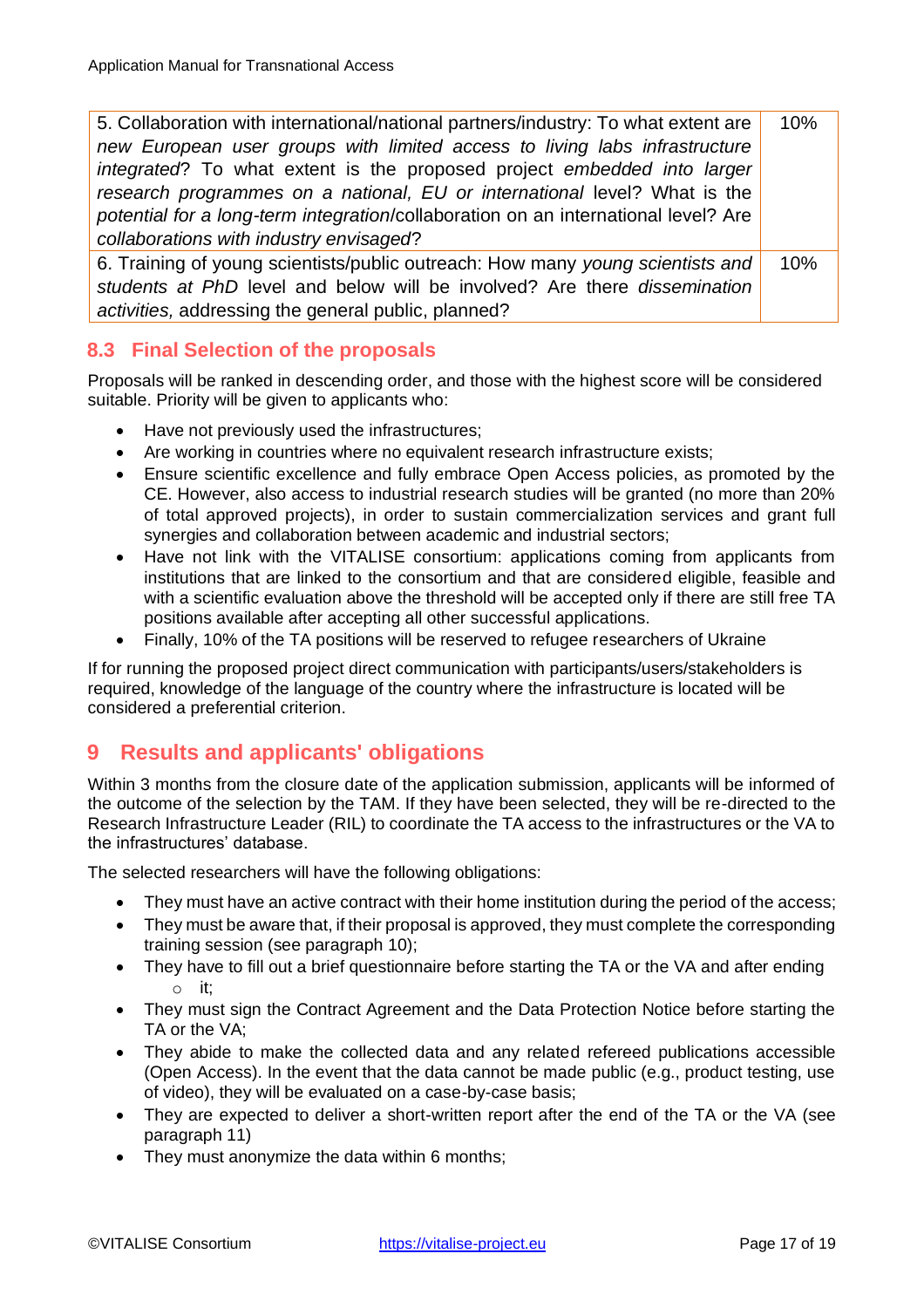• Only user groups that are entitled to and willing to disseminate the knowledge they will generate under the project are eligible to benefit from access free of charge to the infrastructures under the VITALISE flag, unless it goes against the legitimate interest of their organization.

In case of non-acceptance, the applicants will receive an email with the assessment of the proposal and a brief comment. If appropriate, the comment will include some suggestions for improvements and resubmission of the application in the next call.

### <span id="page-17-0"></span>**10 Training sessions**

The selected researchers will follow a Fast track training program remotely or in person during the TA. The hosting living labs will train the researchers during a two-day program to implement their studies in the living lab environment they will work in during their TA. They will learn more about living lab methodologies and services, ethical procedures, panel management and harmonization of processes amongst the living labs etc. in practice.

Prior to their visit they can already also access online educational material, made available by the VITALISE consortium.

### <span id="page-17-1"></span>**11 TA and VA report procedure**

Researchers are expected to deliver a short-written report and fill out a satisfaction questionnaire no later than 1 months after the end of both the TA and VA. The report should be submitted using the online template that will be made available on the project website. The payment of the reimbursement for the in-person TA will only be completed after receipt of the report and the questionnaire by the Research Infrastructure Leader.

### <span id="page-17-2"></span>**12 Valorization procedure**

Any dissemination of results (in any form, including electronic) resulting from Transnational Access to the Living Lab infrastructures of VITALISE Project, requires acknowledgement of funding from the European Union's Horizon 2020 Research and Innovation Programme as follows:

(a) Display of the EU emblem: When displayed together with another logo, the EU emblem must have appropriate prominence.

(b) Inclusion of the following text: "This [infrastructure][equipment][insert type of result] is part of VITALISE project that has received funding from the European Union's Horizon 2020 Research and Innovation Programme under grant agreement No 101007990".

The researchers whose research proposal is approved for Transnational Access, i.e. the Users, are strongly encouraged to publish papers describing the datasets generated during their access to the Living Lab infrastructures of VITALISE project that will be available at the open repository Zenodo. This data paper will be cited as many times as required in subsequent publications. Manuscripts must be submitted to the facility provider for approval not later than 1 month before submission so that changes regarding accuracy, acknowledgements, etc. can be made prior to publication.

Users will have the first right of publication within a period of X years after the last experiment. In case they fail to publish the results within X years after the last experiment, the facility provider will ensure that the knowledge is disseminated in accordance with VITALISE project's Grant Agreement. Lastly, Users must acknowledge in their publications that their work was financially supported by the European Union's Horizon 2020 Research and Innovation Programme as follows: "The authors acknowledge financial support from the European Union's Horizon 2020 Research and Innovation Programme within a contract for Integrating Activities for Starting Communities (Ref. 101007990)".